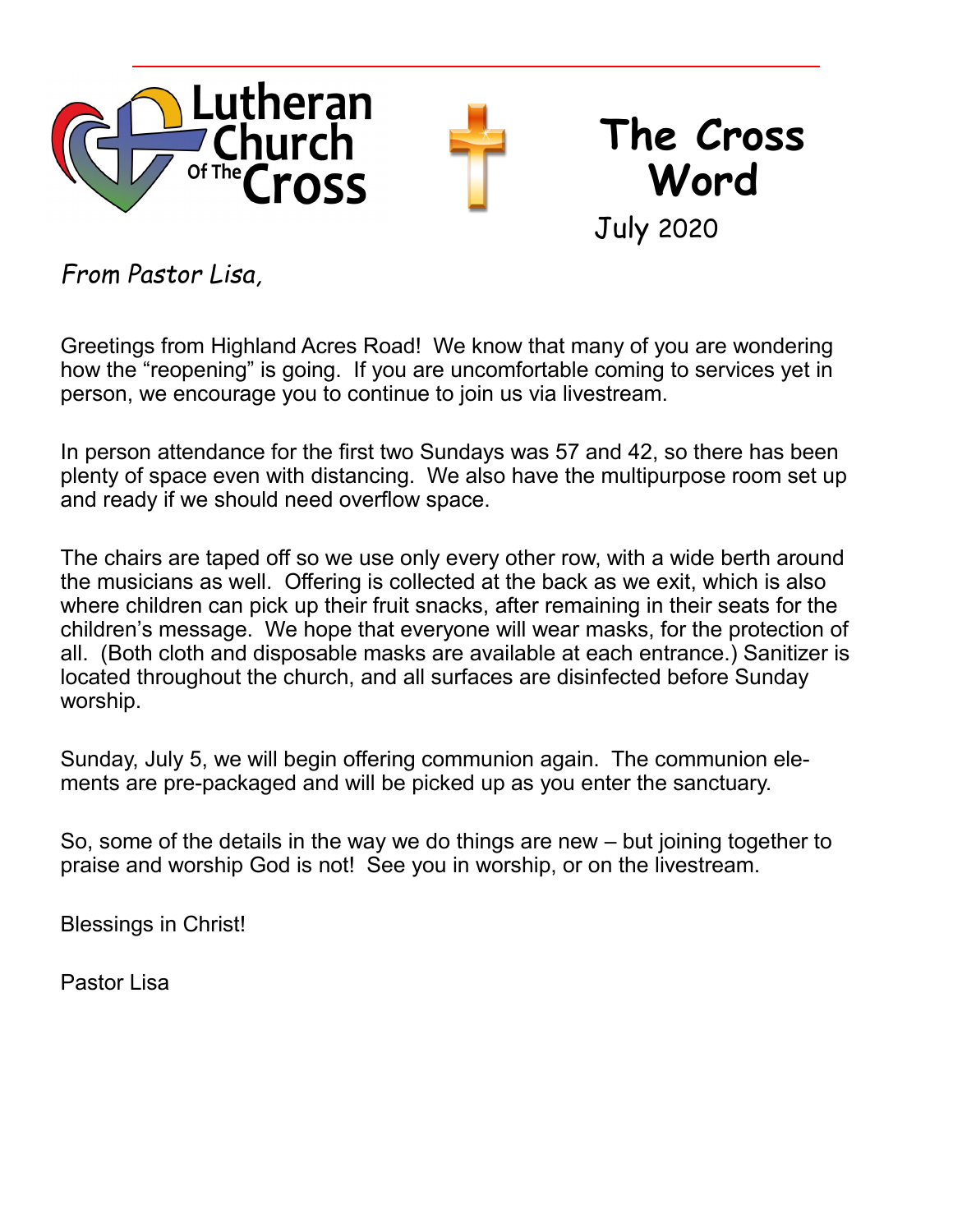# **Angels Among Us**

Our angels this month will be familiar faces to any of you who have been at LCC for any length of time: Ken and Karen Will. The Wills are all-around volunteers and leaders here, and we appreciate all their talents!

Ken was recently here spraying weeds! He has often served on council, as a leader in our stewardship efforts and in narrating the mission we're about for Jesus as a congregation. He is always part of the men's retreat. He has taught Sunday School and adult education forums, written articles for the CrossWord, reached out to visitors with a friendly smile, and has a gentle way of inviting a person in to new ventures. He is hard to say no to!

Karen helped get the livestreaming system and equipment set up originally, with her helpful contacts, and continues to be one of our streamers. She is a coordinator of Faith and Care, and is often to be found where there is kitchen hospitality to be organized. She is our chief communion bread baker, and even taught the rest of us at a women's retreat, once!

The Wills are master gardeners and are known to share their abundance with others. They are good listeners, wise mentors, and have hearts for those in need. Thank you, Ken and Karen, for sharing yourselves with us as you serve the Lord at LCC!

# **3 rd Annual "Love Your Neighbor" Blood Drive**

LCC will host a blood drive for Vitalant (formerly known as United Blood Services) on Wednesday, September  $16<sup>th</sup>$ , from 4:30 to 6:30 p.m. This is something we have done the last couple of years, pre-pandemic, as part of our "God's Work, Our Hands" project each fall. Not surprisingly, blood supplies are even lower than usual, and Vitalant is asking for our help once again. Mark your calendars for Weds. 9/16!! Appropriate spacing and other arrangements will be made for safety purposes.

## **Help Wanted! Opportunities to serve!**

Have you always thought those ushers were pretty cool cats? Or have you envied the skills of those production folks who people that neat booth at the back of the church so that all goes well both at church and with the livestream? Have we got a deal for you! Indicate your interest to Pastor Lisa, Deacon Janie, Tom Harris or Robin Johnson – or just call the office. Newbies are welcome and training is provided. We would like to expand the ranks – come join us! (You can also earn service hours for confirmation or for National Honor Society through these activities!)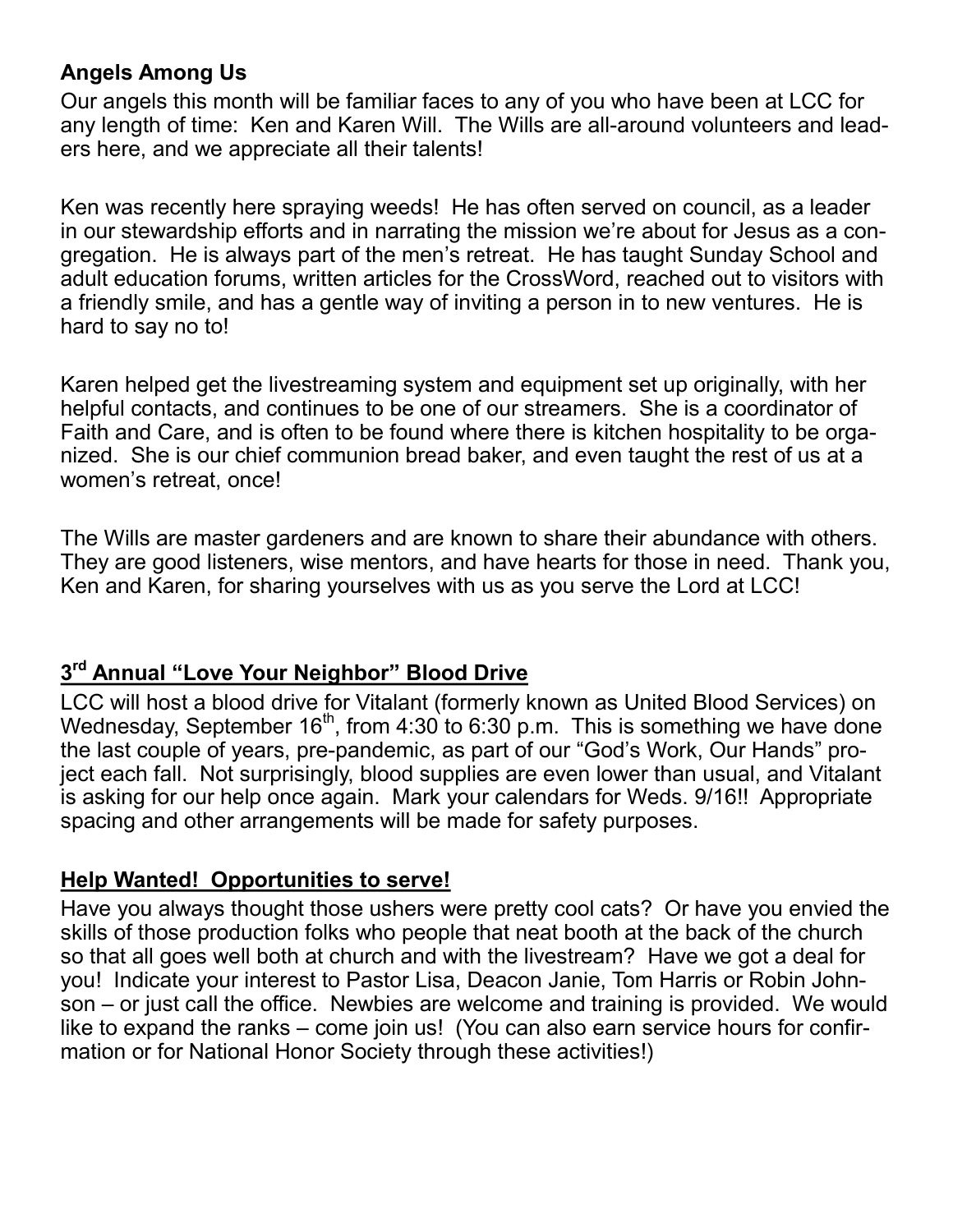**Dan's Supermarket Receipts** During this time thank goodness we have continued to eat because the receipts for Dan's Supermarkets have been brought in or mailed in. THANK YOU. We have added \$22,000 to our total. Keep eating please!

## **Speaking of Generosity….**

Thank you so much! Despite all the changes and worshiping from home, one thing has not changed: your generosity. Thanks to those of you who have switched to online giving (It's easy! Call the church office if you would like assistance!), to those of you who have mailed or dropped off offerings, and to those who have made special gifts - just when things seem dire, God moves some of you to lift up LCC's ministry with your support. To all who have written notes of encouragement: we are grateful. Thank you. This is God's church, and no matter what this pandemic throws at us, God walks with us through it. May our faith and our church be strengthened on the journey!

## **Altar Focus (Foci) for Summer!**

Rummage sales are starting to pick up again. We invite you to collect items for **baby kits**, which we will assemble before the Lutheran World Relief collection in the fall. The items needed are on the big bulletin board at the exit door from the sanctuary. Call the office if you would like us to email or send you the list!

Our second summer venture is to "**Father the Camp**". We generally collect items for Camp of the Cross (particularly paper products and kitchen needs) during May to "Mother the Camp". Unfortunately, everything was shut down then – so we will do an ongoing collection of these items and bring them to camp or connect with staff throughout the summer. The list of needs is on the Camp of the Cross website: campofthecross.com. Click on "give", then choose "Mother the Camp" from the drop down menu. The list has not changed since last year. Thanks for your help!

## **Wednesday Worship Coordinator(s) Needed**

Maybe God is nudging you toward this! We are looking for someone (or a couple of someones) to take over coordinating our Wednesday worship services during the school year. This would be a few hours a week, and would be paid. Two people could alternate by week or by month, whatever works for them. Worship Director Robin Johnson needs to step back from coordinating, but will train and offer guidance. Please contact Pastor Lisa or Janie or Robin to learn more, and come work with our fantastic Living Water musicians on Wednesdays starting this fall!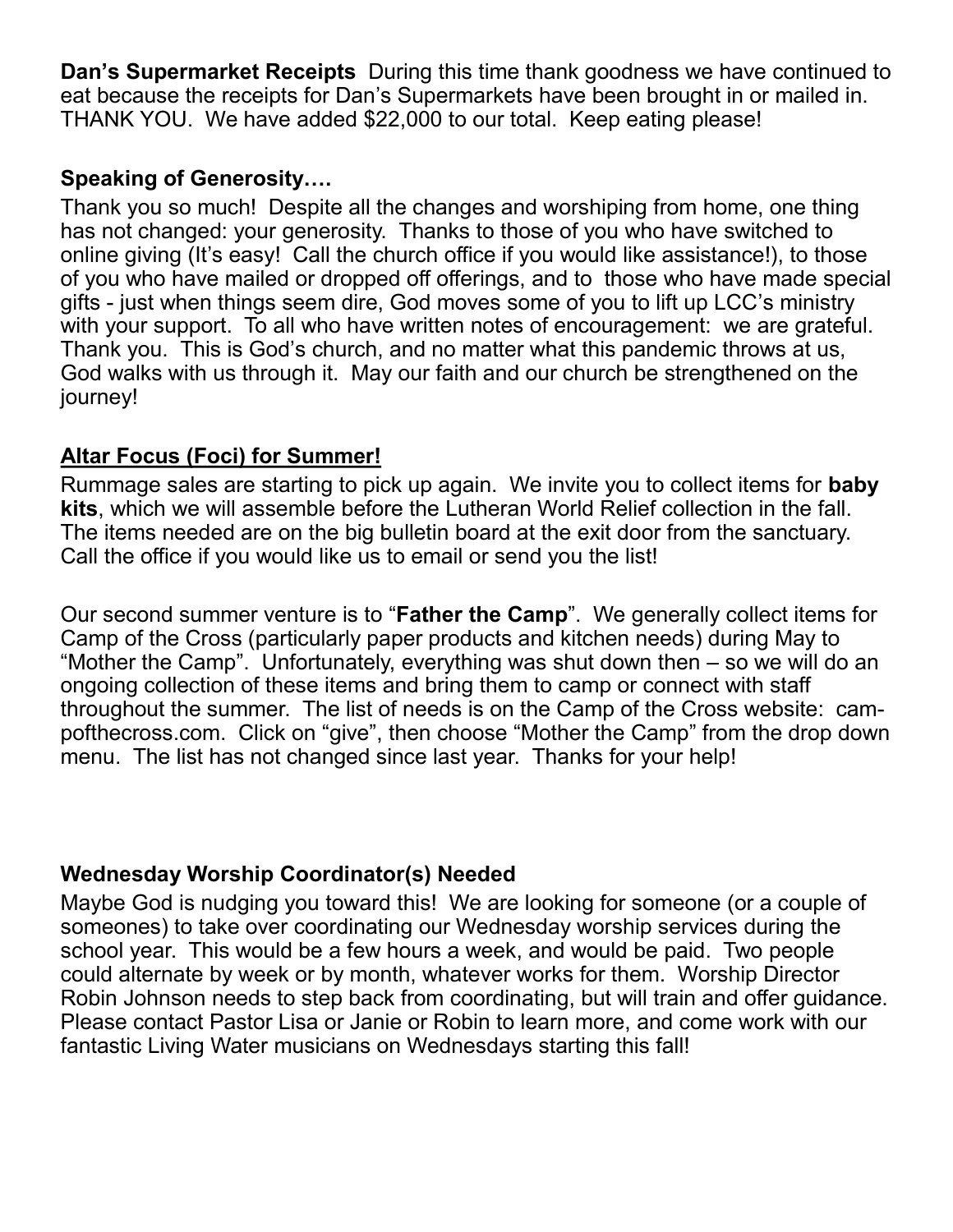## **We Are Here For You**

If there is anything we can do for you, please reach out and let us know. If you have a need or just want to hear a friendly voice, please call 223-1001, our cell phones, or email us. We also have people willing to run errands or make deliveries as needed.

### **Lutheran College Scholarships**

If one of your family members is attending an ELCA college this next year, please contact Pastor Lisa for a simple application for our Lutheran College Scholarship. These congregational scholarships will be matched by any ELCA college. Don't miss this opportunity! Applications due July 15.

#### **Thank you**

Thank you to Deanna Johnson and Pat Schmidt for adding color to the front flower beds and eliminating those dasdardly weeds Deanna has filled three flower pots making the entryway inviting. She even brings rain water so her plants are thriving. Pat Schmidt has been over several times to weed the flower beds. Thank you!

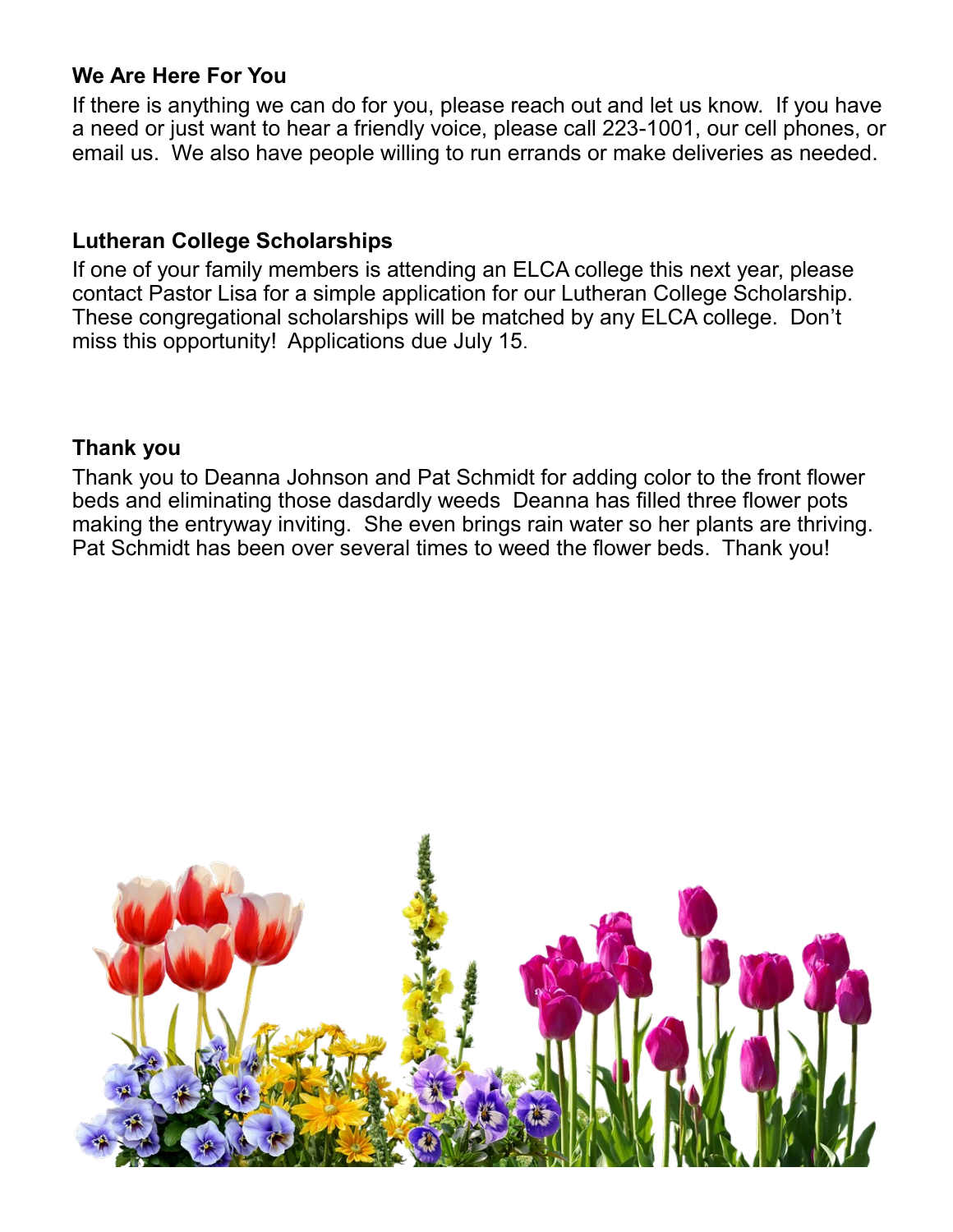#### **Lutheran Church of the Cross "Making Jesus Known by Sharing Our Gifts" Council Meeting Minutes April 21, 2020**

#### **Meeting was called to order** by President Krisi at 6:34pm

**Attendance:** Pastor Lisa, Kylie Blanchard, Ron Borth, Janie Hague, Jon Hanson, Krisi Kunz, Mark Kunze, Heather Martin, Scott Sommers, Connie Werner, Art Wheeler

#### **Devotions:** Pastor Lisa led us in prayer

# **Approval of March Minutes** – **Heather M motion/Mark K second/APPROVED**

#### **Calendar Review**

#### **Pastor Lisa**

Recap of church events since last meeting. Compliments and thank-you to Robin, Kerry, Tom, Janie, her Dad, Scott and to all who made the Easter Sunday service a success, it is a team effort!

All meetings have been Zoomed; WND Synod and CCM continue with staff meetings based on schedules.

Continuing Education is ongoing over the web and it's free

Many activities and events have been postponed, to include Wednesday services Still looking for a Wed service coordinator

#### **Director of Discipleship (DOD) Janie**

Maintaining communications with kids and parents

Daily FB live going to 2 times a week

Worship team meeting

Graduates (4 boys, 2 girls) will record a video about their future plans

Church school students recording video thanking their teachers and working a "virtual" children's service

#### **Treasurer's Report – March report – Ron B motion/Kylie B second/APPROVED**

All bills and statements as of March 31<sup>st</sup> have been paid.

All March bank statements have been reconciled and registries are correct.

Total adjusted income for March was \$40,904.72. Income was \$4,095 more than the budget goal of \$36,810. The main reason for this was the receipt of \$15,000 in charitable gifts. Many thanks for this additional financial help.

The adjusted March expenses were \$28,383.18. The net income for the month was \$12,521.54. The lesser expenses than budgeted were wonderful. Expenses for several budget categories were less than budget which helped the net income.

The adjusted income excluded designated income not part of the General Operating Fund. I have also included in the report, a full Budget vs Actual review for March, expenses were all in a normal range.

The contribution to the Western North Dakota Synod for March will be \$1,922. We will have contributed \$4,543 towards the annual goal of \$25,000.

The special assessment pay-off as ratified by the congregation will be addressed and paid as budget allows.

PPP Loan Program Approval paperwork with Art W and Jon H signatures **Ron B motion/ Heather M second/APPROVED**

Use of the dedicated PPP funds to the maximum amount possible

#### **Ron B motion/Mark K second/APPROVED**

#### **Old Business:**

On April 6<sup>th</sup>, Pastor Lisa sent a request to the council to apply for the SBA PPP Loan through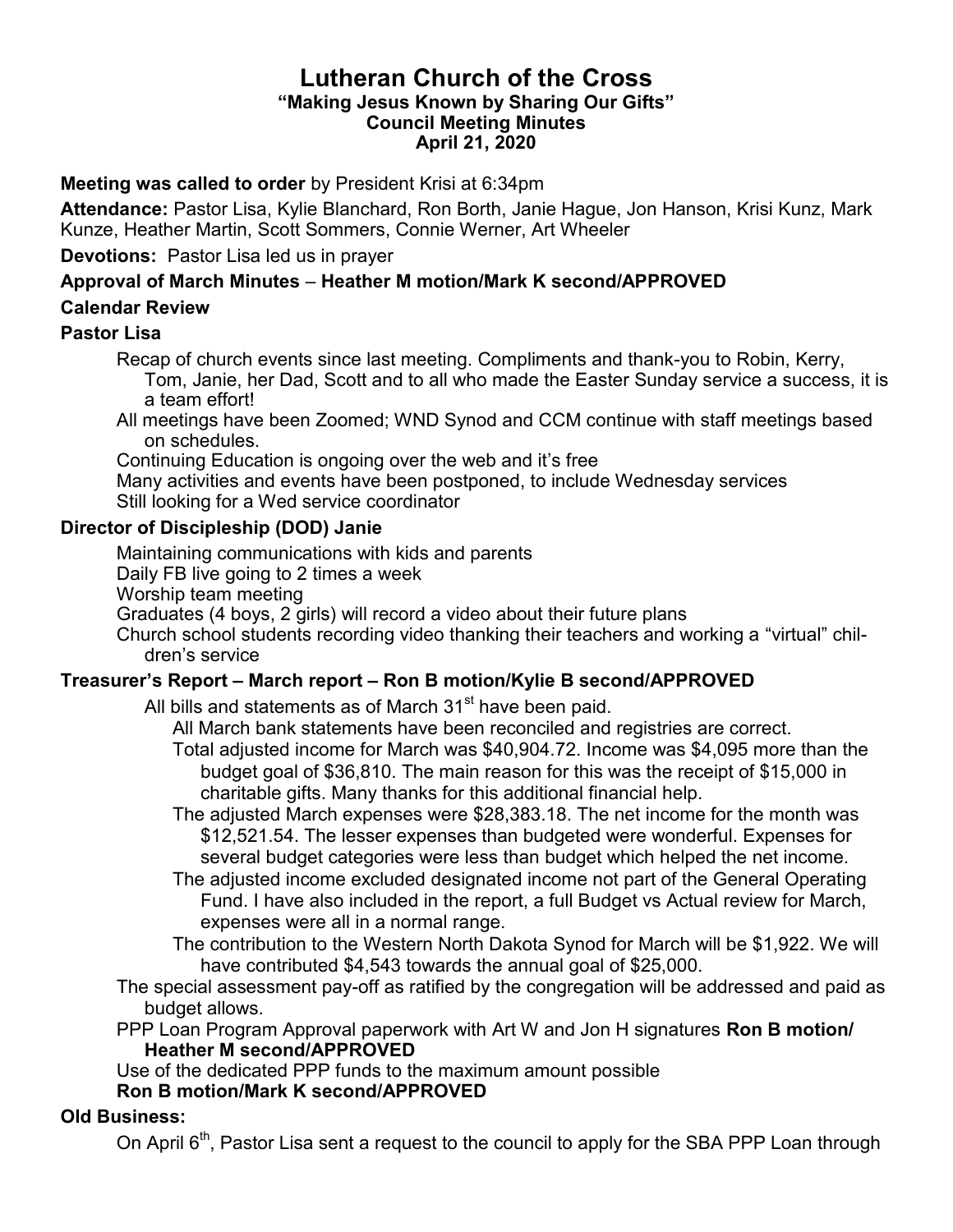the recent stimulus package. This request was approved by the council and Art Wheeler was tasked to complete the application. The application was submitted and approved for \$43,693 or approximately 8 weeks of payroll.

#### **New Business:**

Special thank you for Robin Johnson (\$400 - Choir Memorial) and Marin Traynor (\$200 – Youth Activities Memorial) for their work on the Easter Sunday service. **Jon H motion/**

#### **Kylie B second/APPROVED**

Teacher Appreciation Sunday gift cards of \$5-\$10 each

Update the Member contact information, distribute now and include the directory with the Annual Report. (This was done in past years, but not recently)

Continue plan to pay off special assessments as funds allow.

#### **Next Meeting: May 19 at 6:30pm**

President Krisi adjourned the meeting at 7:25pm

Thank you for what you do for Lutheran Church of the Cross!

#### **Lutheran Church of the Cross "Making Jesus Known by Sharing Our Gifts" Council Meeting Minutes May 19, 2020**

#### **Meeting was called to order** by President Krisi

**Attendance:** Pastor Lisa, Kylie Blanchard, Ron Borth, Janie Hague, Jon Hanson, Krisi Kunz, Mark Kunze, Heather Martin, Scott Sommers, Connie Werner, Art Wheeler

**Guests:** Murray Sagsveen, Ken Will, Cherie Krueger, Jean Kraft

**Devotions:** Pastor Lisa led us in prayer

#### **Approval of April Minutes** – **Kylie B motion/Heather M second/APPROVED Calendar Review**

**Report - Pastor Lisa** (Separate document)

**Report - Director of Discipleship (DOD) Janie** (Separate document)

#### **Treasurer's Report – April report – Scott S motion/Mark K second/APPROVED**

All bills and statements as of April  $30<sup>th</sup>$  have been paid.

All April bank statements have been reconciled and registries are correct.

Total adjusted income for April was \$35,020.38. Income was \$1,790 less than the budget goal of \$36,810. The income was this close to budget only because \$9,960 was received from a combination of Thrivent support dollars to support the church because of the Coronavirus pandemic. Regular contributions via mail and Vanco were \$22,479.12.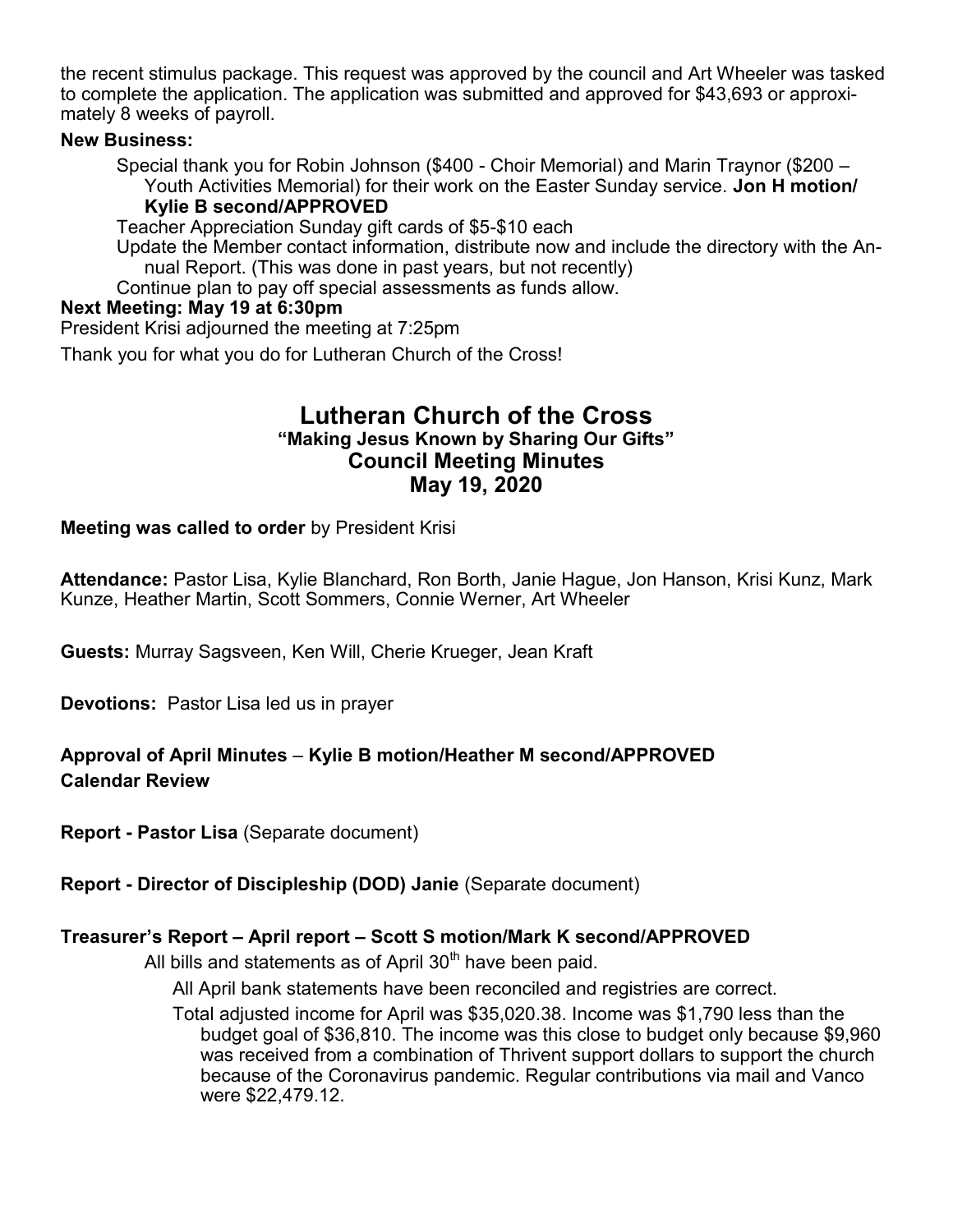#### **Treasurer's Report continued**

The April expenses were \$32,251.93. The net income for the month was \$2,768.45. The expenses included \$5,401 for annual insurance premiums. We will not have any additional insurance premiums until September, when the second half of the USLI liability insurance is due.

I have also included in the report, a full Budget vs. Actual review for April and a Budget vs. Actual for the first four months of 2020. Expenses are all in the normal range, being about \$3,000 less than projected budget for the first four months.

The contribution to the Western North Dakota Synod for April will be \$1,124. We will have contributed \$9,856 towards the annual goal of \$25,000.

The SBA PPP Loan has replaced payroll expenses for the second half of April and will replace payroll expenses for May and the first half of June. Our ABC representative requires that replacement expenses be confined to 8 weeks from April 12 to June 12. My best estimate at this point, is that on June 12, we may have only several Art distributed a Current Cashflow to all members

SBA PPP Loan Update: \$10K balance

- Ken Will raised objection to our applying for the SBA PPP loan, considering it "debt" and hopes that we, as a council, are not setting a precedence for future financial obligations. It is stated in the constitution that before incurring debt, the council must have approval from the congregation.
- Murray Sagsveen clarified the Synods interpretation of the loan application and their determination of a loan versus a grant. If funds are used appropriately, it can be considered as a grant and there are no restrictions on the council to apply for a grant on behalf of the congregation.
- Pastor Lisa asked about sending out a letter regarding stewardship and continued giving during this time. It was agreed that it would be a good thing to do and Krisi will coordinate with Pastor Lisa on the content of the letter.
- Ken Will suggested and offered to make phone calls to members, checking on their health and welfare. It was noted that this has been accomplished once, but maybe it should be done again and on a frequent basis.
- Ken also suggested a campaign of some kind to assist in the stewardship and offering request.

#### **Old Business:**

#### **New Business:**

Streaming System Issues – Tom Harris updated us on the streaming issues that we are having, specifically the cameras. Main issue is that we have a lesser quality analog to digital converter that needs to be replaced, as well as analog cameras dating back to 2011. \$5.2K remains for media upgrades

It was suggested that we upgrade the converter as a temporary fix and Tom will present options and estimates at the June meeting.

- Lawn Care Jon Hanson will continue the lawn mowing and Ken Will will again spray for weeds
- Synod Assembly has been moved to July 17. Baron Blanchard and Brett Gurholt are voting members.

Congregational Survey. Prior to resuming "face to face" church services, a survey will be sent by email, asking members for their input on process and conditions that they feel necessary for health and safety.

Earliest date for resuming services is June 14 (goal).

Suggested that a group be appointed to plan the restart.

Consider outdoor services, but understand there will factors, such as weather and neighborhood noise.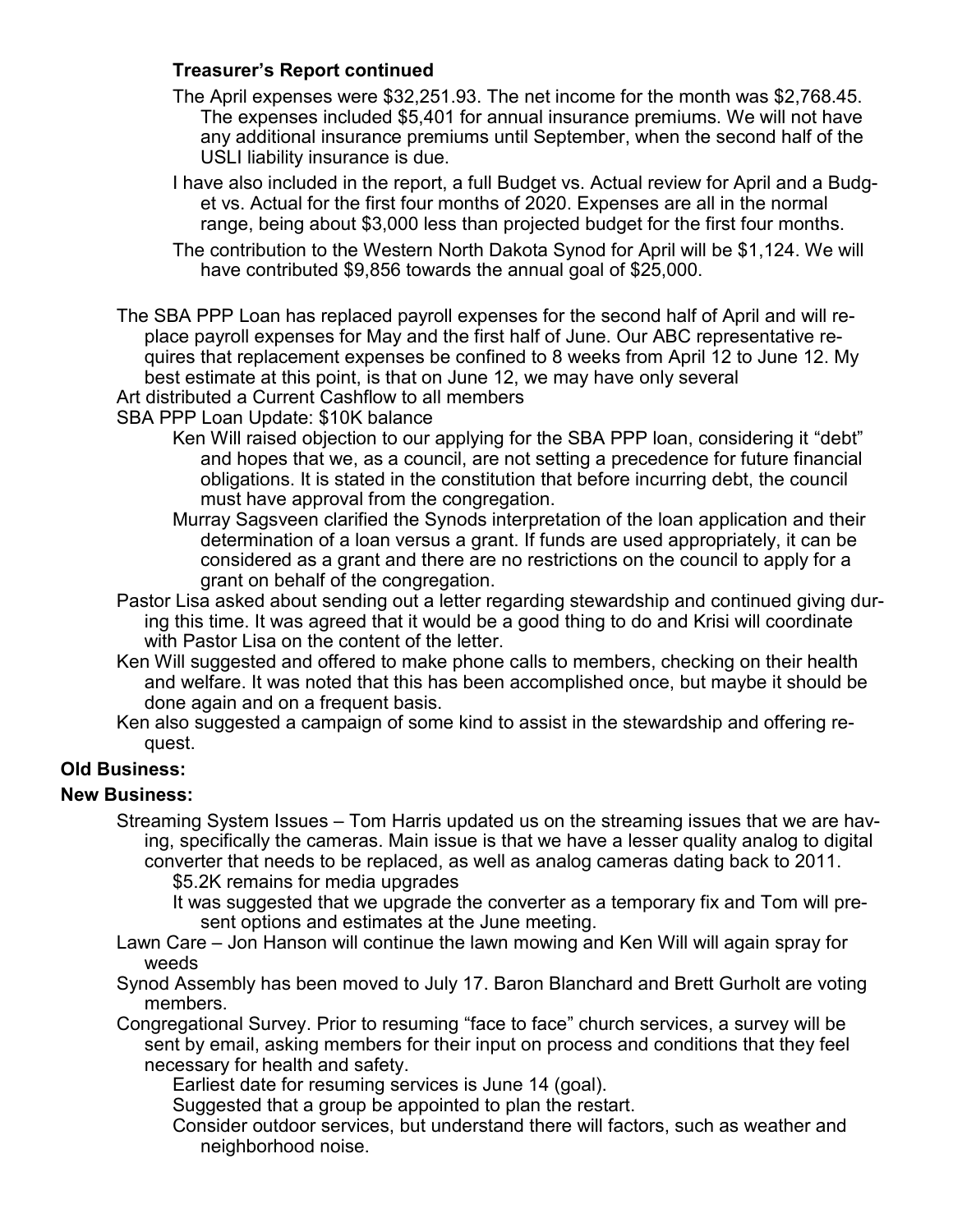#### **New Business continued:**

- Worship & Music committee meets on May 26 at 5:30 and will discuss the restart and what will be required to support it.
- President Krisi recommended a special council meeting after the survey results are in and discuss restart process. The meeting is scheduled for June 2 at 6:30.
- Creation of a funeral plan is underway and will be based on advice and recommendations from the funeral homes.
- Security cameras There was an issue on the camera phone app and now, for some unknown reason, camera 5 is now camera 6 on the phone app. Connie has visual on all cameras on the monitor in her office. It was discussed and decided that Staff should have the phone app, and others by request, members of Building & Grounds and Council. Let Jon Hanson know if you want the app and he will get the info from Great Plains Security.

#### **Next Meeting: June 16th at 6:30pm**

President Krisi adjourned the meeting at 7:25pm

Thank you for what you do for Lutheran Church of the Cross!

#### **Lutheran Church of the Cross "Making Jesus Known by Sharing Our Gifts" Council Meeting Minutes June 2, 2020**

**Special Restart Meeting was called to order** by President Krisi

**Attendance:** Pastor Lisa, Kylie Blanchard, Ron Borth, Janie Hague, Jon Hanson, Krisi Kunz, Mark Kunze, Heather Martin, Scott Sommers, Connie Werner, Art Wheeler

**Not present:** Scott Sommers

**Guests:** Murray Sagsveen, Ken Will, Jean Kraft

**Devotions:** Pastor Lisa led us in prayer

#### **Business**

Summer Hours – (topic not covered during our June 2 meeting) 9:00 am to 1:00 pm, Memorial Day to Labor Day **Ron B motion/Kylie B second/APPROVED** Janie's Ordination is scheduled for June 21, 4:00 pm Excess SBA PPP Loan Funds Art reported a remaining balance of \$1,694 Idea was presented to distribute this as a bonus to all staff. Discussion resulted in dividing the remaining balance by the number of staff (5) and increase the total bonus to \$350 to each member. This will require \$56 from General Funds to complete the transaction. **Jon H motion/Heather M second/APPROVED**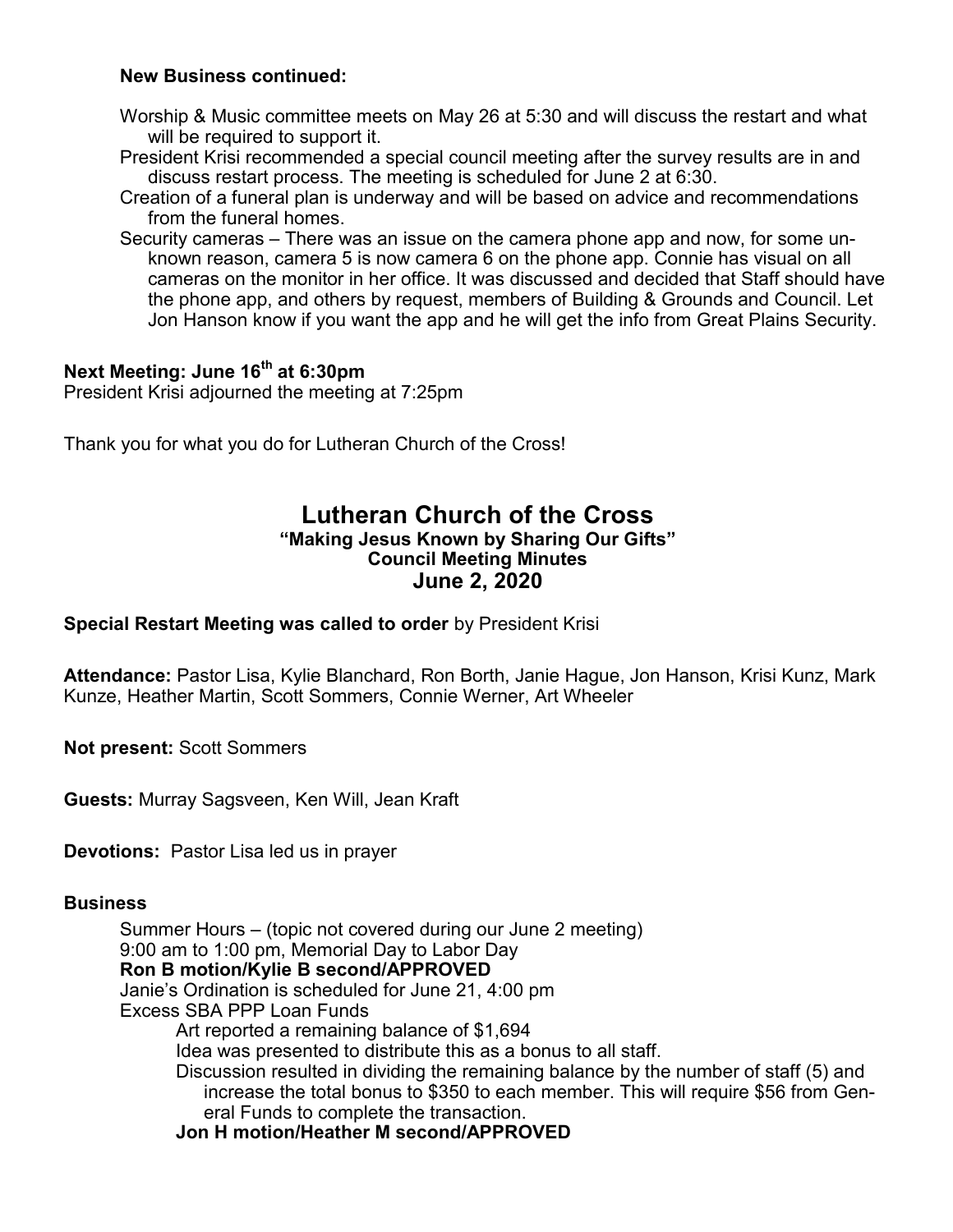Congregational Survey Results – Pastor Lisa reviewed the results of the survey, there were over 100 responses, a hard copy was not available, but can be requested from the office.

Worship and Music committee met on May 26 to discuss the restart process and recommended a re-open date of June 21.

#### **Ron B motion/Mark K second/APPROVED**

Biggest concern is communion, recommend that we not have communion for the first couple of weeks until we decide on process. There was some discussion about ordering "communion kits" (cost of these kits?) to be used in the future.

Restart information, to include the notice of opening date and protocol need to be distributed as soon as possible.

LCC Smart Restart – A draft "Protocol for Reopening LCC for In-person Worship" was presented and approved, with the following corrections.

Delete the requirement for "Temperature taken..." from the Physical Measures Change the wording of "Masks worn by all worshippers…" to read "Masks are highly recommended for all worshippers…" in the Worship section.

Protocols vote: **Heather M motion/Ron B second/APPROVED**

Sanitizing of the church will take place on Sat afternoon and immediately following the service. Volunteers are asked to call the church office.

#### **Next Meeting**

Regularly scheduled meeting – June 16, 6:30 pm

Please be open to the need for additional meetings as we move forward with the restart planning process.

Thank you for what you do for Lutheran Church of the Cross!

### **Lutheran Church of the Cross "Making Jesus Known by Sharing Our Gifts" Council Meeting Minutes June 16, 2020**

**Call to Order** by President Krisi at 6:32

**Attendance:** Pastor Lisa, Kylie Blanchard, Ron Borth, Janie Hague, Jon Hanson, Krisi Kunz, Mark Kunze, Heather Martin, Scott Sommers, Connie Werner, Art Wheeler

**Not present:** Scott Sommers

**Devotions:** Pastor Lisa led in prayer

#### **Approval of prior meeting minutes (June 2) Kylie B motion/Mark K second/APPROVED**

#### **Treasurer's Report:**

All bills and statements as of May 31 have been paid. All May bank statements have been reconciled and registries are correct.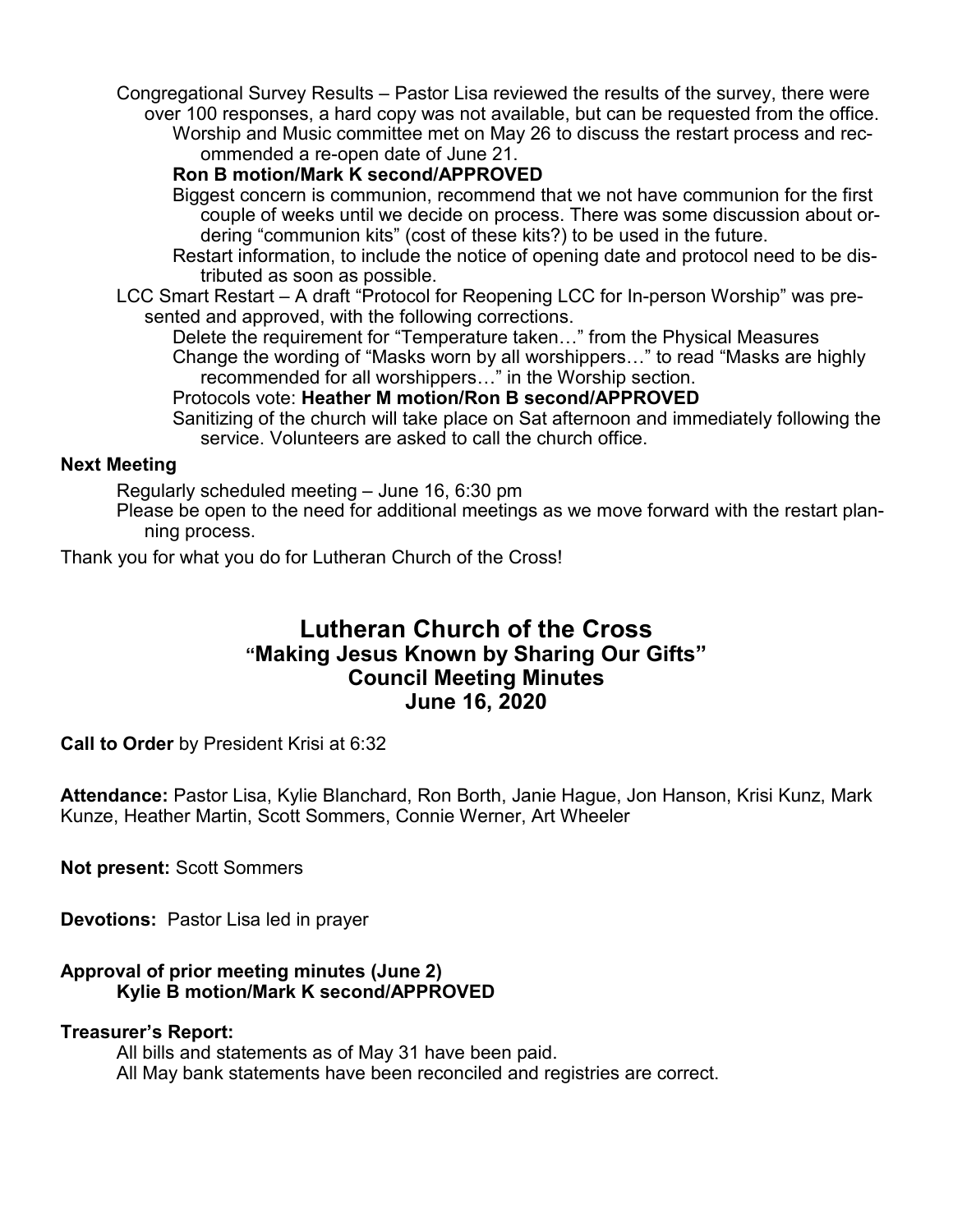#### **Treasurer's Report continued**

Total income for May was \$34,137.94. The income was \$2,672 less than the budget goal of \$36,810. The income was this close to budget only because \$11,000 in anticipated income was received from a charitable gift and a once-a-year General Fund contribution. Regular contributions via mail and Vanco were \$21,629. We would hope that with the resumption of sanctuary services, regular contributions would increase.

May expenses were \$25,296.50, Net income was \$8,841.44.

- I have also included in the report a full Budget vs Actual review for May and a Budget vs Actual review for the first five months of 2020. Expenses are all in a normal range being about \$9,000 less than projected budget for the first five months. I think this saving of expenses .
- The contribution to the Western North Dakota Synod for May will be \$1,541. We will have contributed \$11,397 this year towards the annual goal of \$25,000.
- The SBA PPP Loan has replaced payroll expenses for all of May. That is about a \$19,000 plus saving to the LCC cash flow just for the month of May. The SBA PPP Loan Forgiveness application is in progress. (It was noted by Art later in the meeting, that the forgiveness process has been delayed)

Respectfully submitted by Art Wheeler

#### **Ron B motion/Heather M second/APPROVED**

#### **Pastor's Report**

Working on the Restart process Roger Riveland visitation and burial took place on June 10 Cheryl Moore led a small group that served a banquet Camp of the Cross held a special meeting last week to address a large donation shortfall Working with a couple of weddings Purchased flowers for Janie's Ordination (June 21, 4:00pm)

#### **DOD Report (N/A)**

#### **Old Business**

Restart update, no issues were identified for June 21

Janie's Ordination meal – Reimbursement for our portion of the meal costs will be made to First Lutheran, Mandan

Tech Update – Tom Harris is still working on estimates and will present at a later date

#### **New Business**

- LCC Scholarship notification and deadline (July 1). Isaac Johnson and Chloe Markovic do qualify, no other applications have been received. If there are no more applications, the budgeted amount will be split between the two.
- Camp of the Cross Ministries Counselor Scholarship Authorized to pay \$500 to McKenzie Johnson towards her education at NDSU.
- In-person council meetings starting in July was discussed and it was decided that we plan for our next scheduled meeting on July 21 to be in-person, unless requested by individual members.

#### **Next Meeting**

Regularly scheduled meeting – July 21, 6:30 pm Thank you for what you do for Lutheran Church of the Cross!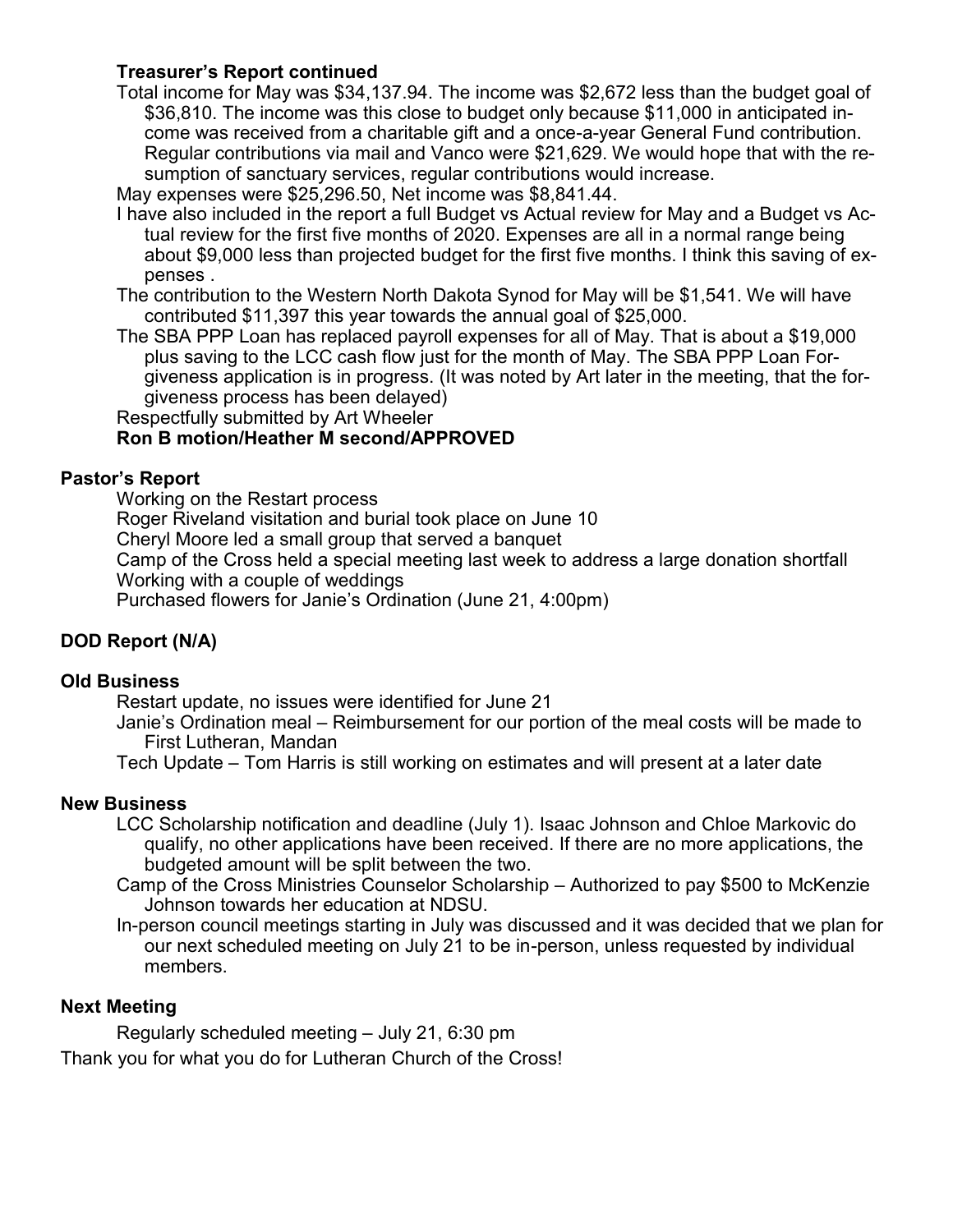# Children Youth & Family Ministry

July 2020



# Church School and Confirmation update

We, here at church have been actively talking about what the fall at LCC will look like in the midst of Covid-19. While we have opened up our church for worship we are unsure of what the future will hold. I have been in conversation with other churches talking about the idea of how we can host church school and confirmation this fall. We know that we can always go back like we did this spring to hosting church school and confirmation via zoom. We will most likely host church school as a large group lesson in the fellowship hall, with the option with families to zoom in. Whichever way we decide to host our youth education, LCC will be in contact with all of our families.



# Thank-You

I want to thank you all for your support to me while I competed my seminary studies. Thank you Church of the Cross for opening your hearts and church to me, and allowing me to have my ordination at LCC at the last minute in the midst of this pandemic. I am so excited to start this next chapter in my ministry career.

# Outdoor movie

Join us for an evening of fun outside under the stars for a movie night. We will be showing the move *The Greatest Showman.* Meet at LCC at 8:30pm Wednesday, July 15th. Bring your own lawn chars and snacks for a night of fun.



CONTACT INFO: Janie Hague, Director of Discipleship Office #: 223-1001 Cell #: 701-301-9917 Email: lccdod@midconetwork.com